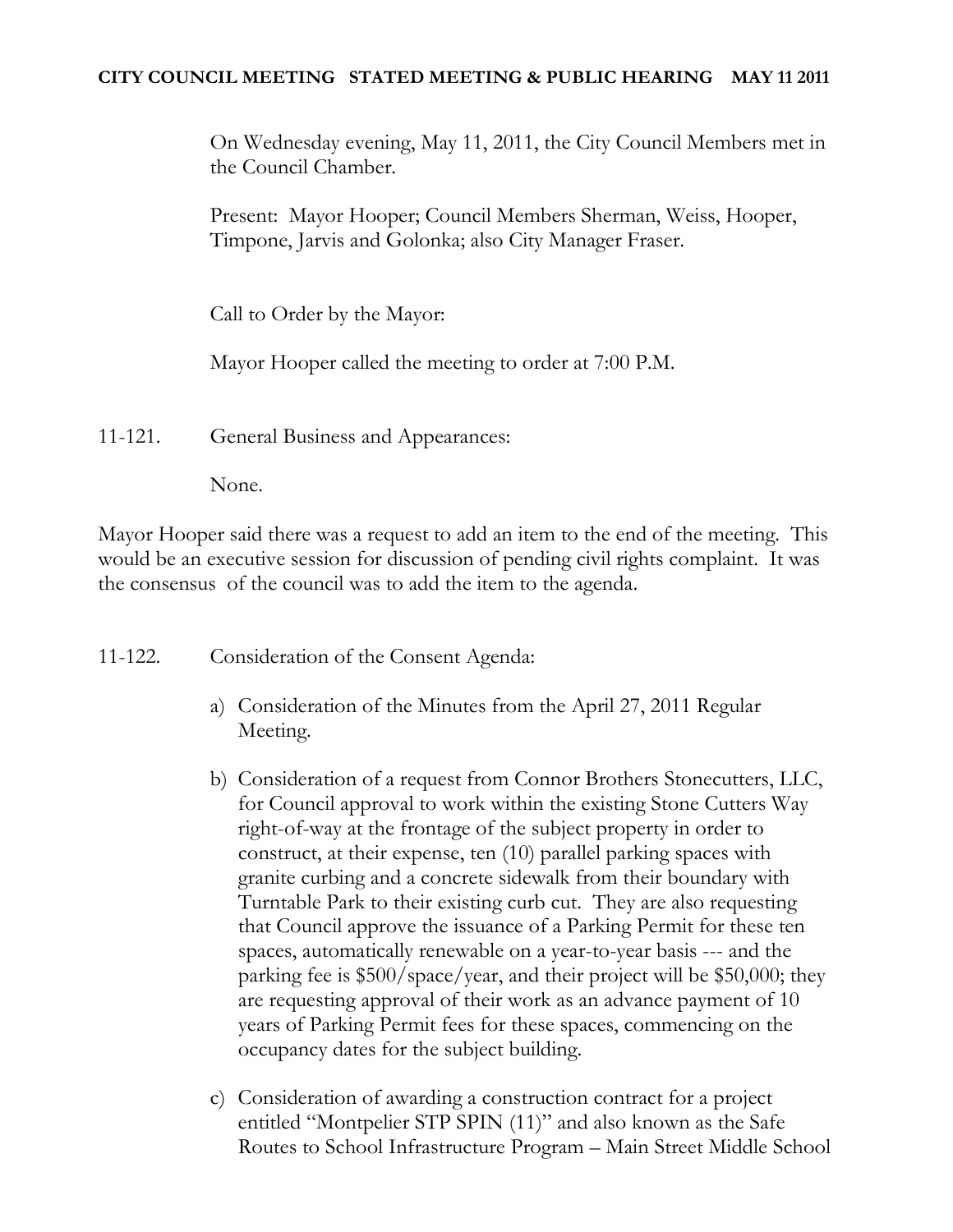(MSMS) project. The Safe Routes to School Infrastructure Program is a federally funded initiative developed to encourage and promote projects that provide for, or enhance, safe walking and bicycling riding to and from primary and secondary schools in lieu of motorized school transportation. The MSMS project consists of crosswalk improvements and new signs including radar detected traffic speed displays and replacement flashing beacons. The grant awarded to Montpelier in the amount of \$101,700 is a reimbursement program intended to cover 100% of the construction costs with the City assuming the design and administration expenses. The Vermont Agency of Transportation administers the Federal funding for the program. The Public Works Department advertised for construction bids with five bids received and opened on April 22<sup>nd</sup>. The designed "municipal project manager" prepared a tabulation of bids received and conducted a bid analysis, copies of which are included in the Council's packets. The Vermont Agency of Transportation has indicated its intent to authorize award of the contracts to the low bidder per staff's recommendation.

Recommendation: Approval and award of a construction contract to the lowest and eligible bidder, Dubois Construction, Inc. in the amount of \$88,098.99. Designation of the City Manager to execute the contract agreement and associated documents as the City's duly authorized agent.

d) Consideration of becoming the Liquor Control Commission for the purpose of acting on the following:

1. Ratification of a poll taken of City Councilors for a Catering Permit Application from The Skinny Pancake for an event they're calling "Green Drinks"; they will be serving beer and wine in the hallway/lobby area of City Center, 89 Main Street, from 6:00 to 8:00 P.M. on Tuesday, May  $20<sup>th</sup>$ . Staff received 4 votes of approval.

e) Payroll and Bills.

General Fund Warrant dated May 4, 2011, in the amount of \$223,674.84. General Fund Warrant dated May 5, 2011, in the amount of \$242,063.55. Payroll Warrant dated May 12, 2011, in the amount of \$116,724.97 and \$25,737.90.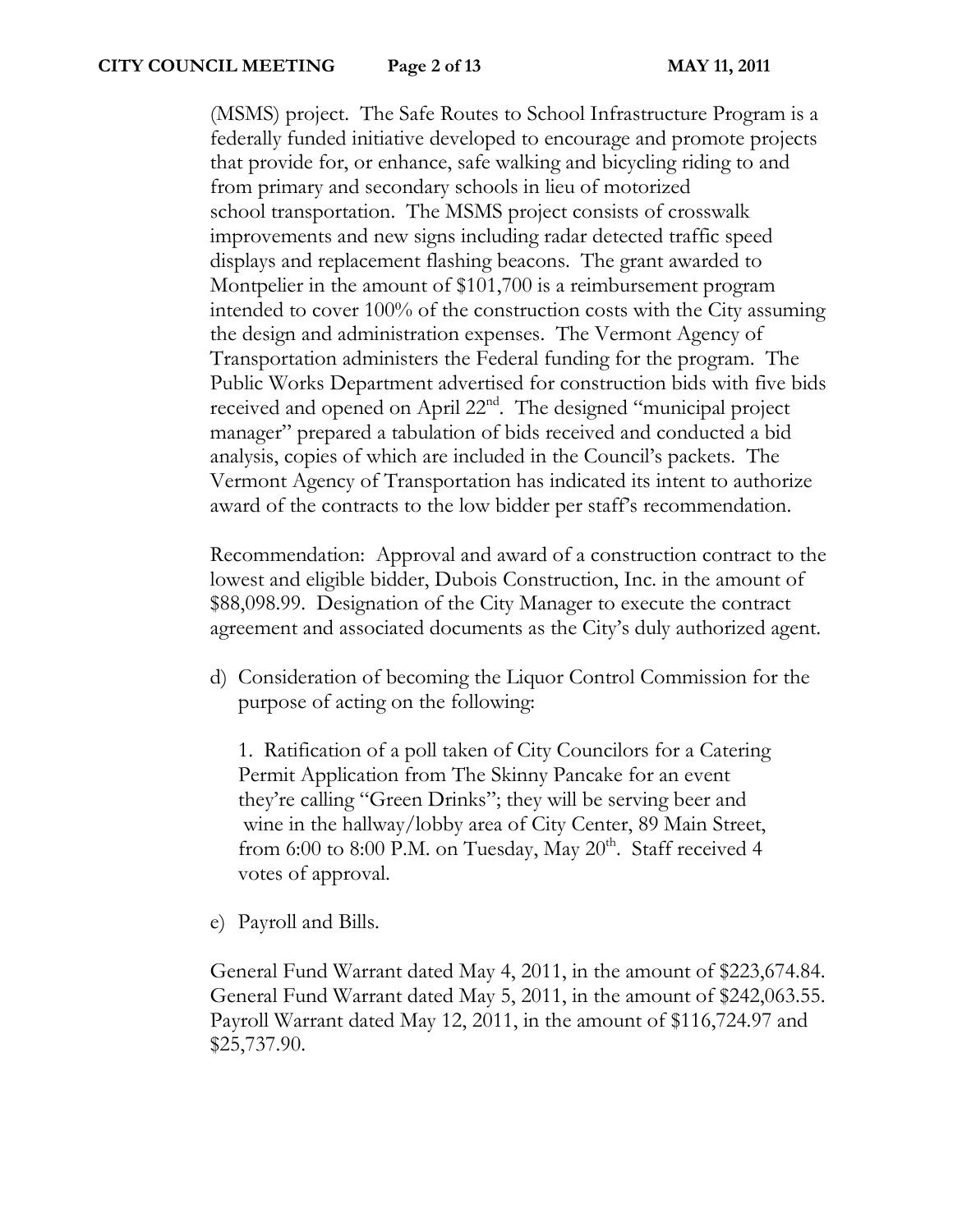Motion was made by Council Member Hooper seconded by Council Member Sherman to approve the consent agenda. The vote was 6-0, motion carried unanimously.

- 11-123. Appointments to a newly-formed Taser Committee.
	- a) As directed by Council, staff advertised. An excerpt from the ad read: "The City Council would like the committee to specifically consider and make recommendations about the following: assessment of need, appropriate policy and standards, training requirements and public accountability for use or display. Additionally, the Council would like the committee to recommend a public engagement process for both the committee and for the City Council after receiving the committee's report. The Council is interested in all perspectives but would like to hear, particularly, from the mental health community, law enforcement, schools, the medical community and the legal community."
	- b) As of the deadline, Thursday, May  $5<sup>th</sup>$ , e-mails/letters of interest had been submitted by:

| Polly Ellerbee        | Marilyn Mode    | Nick Marro    |
|-----------------------|-----------------|---------------|
| 56 Independence Green | 4 Summer Street | 305 State St. |

c) Recommendation: Appointments to this committee. Possible Executive Session in accordance with Title I, §313, Executive Sessions, (3) *The appointment or employment or evaluation of a public officer or employee.*

Additional correspondence was received from Vicky Lane, Zachary Hughes and Jeff Dworkin expressing their interest in the appointment to the Taser Committee.

Motion was made by Council Member Weiss, seconded by Council Member Timpone to appoint Polly Ellerbee, Marilyn Mode, Nick Marro, Vicky Lane, Zachary Hughes and Jeff Dworkin to the Taser Committee and that city council members would receive notice of the meeting. The vote was 6-0, motion carried unanimously.

It was the consensus of the council that other interested persons would be allowed to participate in the process.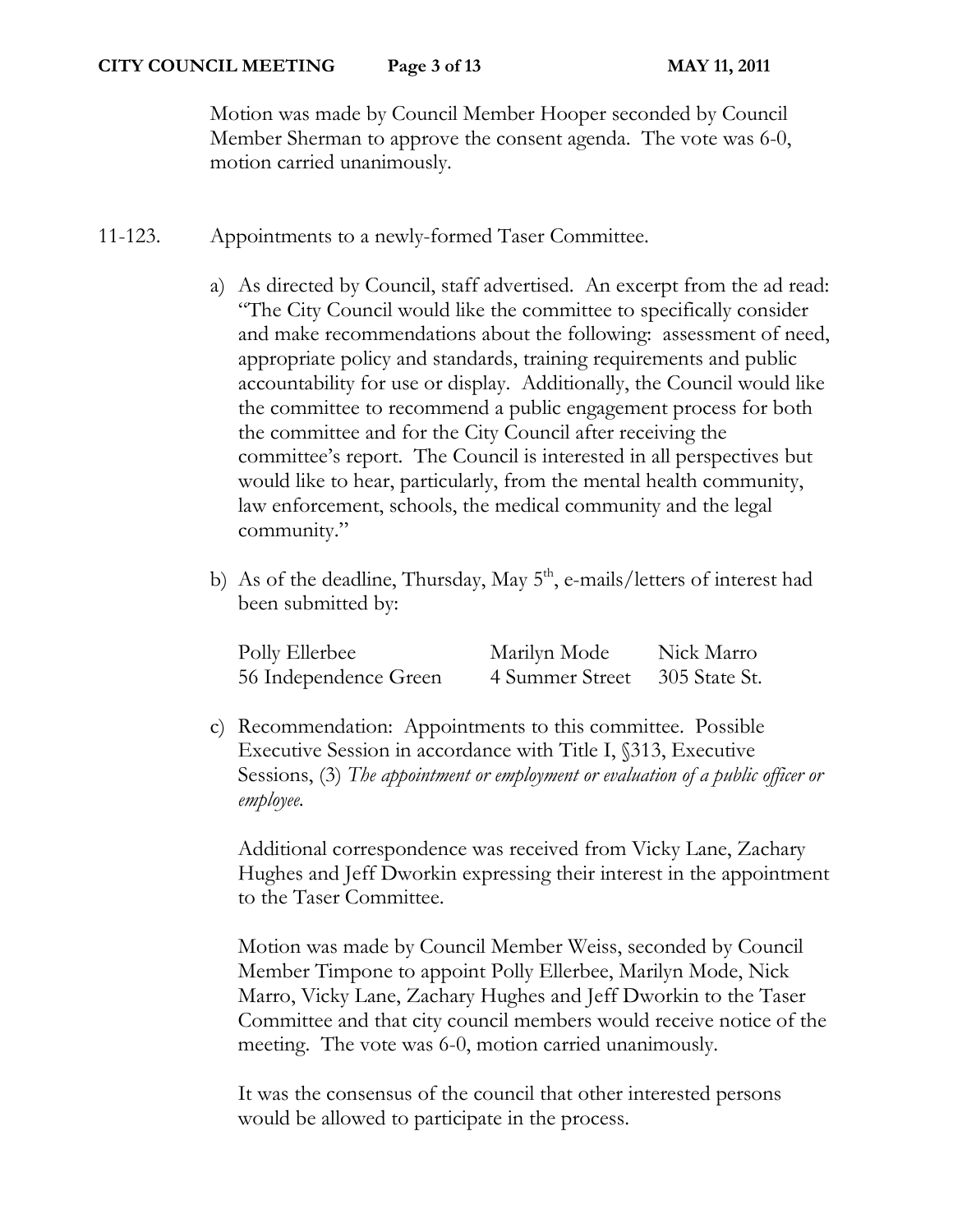# 11-123. Appointments to form an E.C. Fiber Committee.

- a) When reviewing the list of City committees which have Council representation, it was suggested that staff advertise for an E.C. Fiber Committee.
- b) An excerpt from this ad read: "EC Fiber is a joint venture of 23 Vermont towns, seeking to build and operate a municipally-owned universal, open access, fiberoptic telecommunications network. Each town appoints a delegate and alternate to the Governing Board; the Board adopts by-laws and operating policies and procedures, and elects an Executive Committee to handle matters that may arise between monthly meetings of the full Governing Board."
- c) As of the deadline, Thursday, May  $5<sup>th</sup>$ , letters/e-mails of interest had been submitted by:

Peter Timpone 23 Hill Street

d) Recommendation: Appointments to this committee. Possible Executive Session in accordance with Title 1, §313, Executive Sessions, (3) *The appointment or employment or evaluation of a public officer or employee.*

Motion was made by Council Member Hooper, seconded by Council Member Sherman to appoint Peter Timpone as the city's representative on the E.C. Fiber Committee. The vote was 5-0, with Council Member Timpone recusing herself to avoid the appearance of a conflict of interest.

The city would provide a letter to the E.C. Fiber Committee to notify them that Mr. Timpone was the city's delegate.

- 11-125. Appointment to the Building Code Appeals Committee.
	- a) Former City Councilor, Jim Sheridan, was one of the three City Council Members who served on this committee.
	- b) Again, when reviewing the City's list of committees, Council chose to advertise to fill Mr. Sheridan's seat with a citizen at large.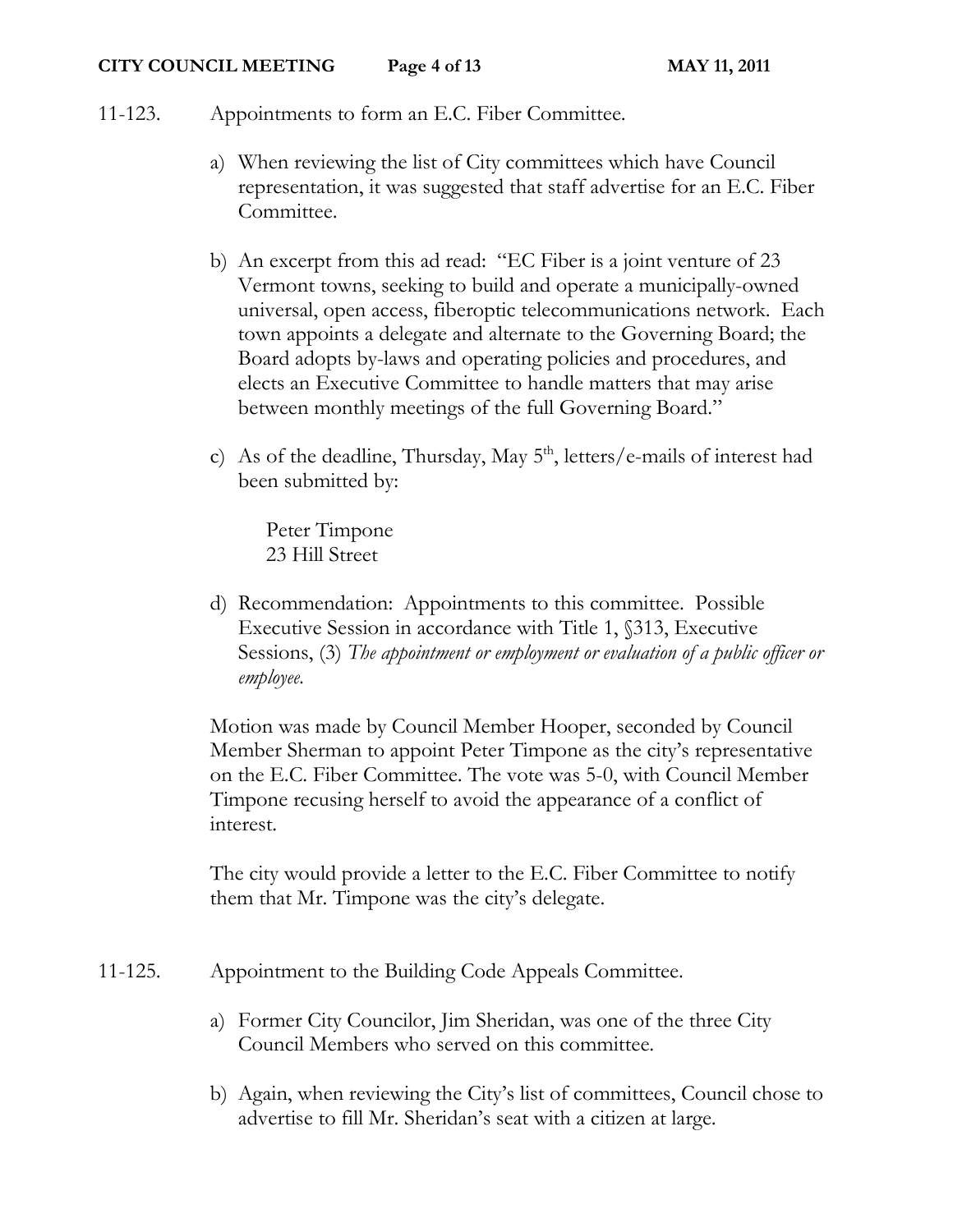c) Staff advertised and as of the deadline, Thursday, May  $5<sup>th</sup>$ , letters/emails of interest had been submitted by the following:

| Brian Abbott   | Jeff Stetter, AIA |
|----------------|-------------------|
| 17 Hebert Road | 2 Marvin Street   |

d) Recommendation: Appointment to this committee. Possible Executive Session in accordance with Title 1, § 313, Executive Sessions, (3) *The appointment or employment or evaluation of a public officer or employee.*

Motion was made by Council Member Jarvis, seconded by Council Member Weiss to appoint Jeff Stetter to the Building Code of Appeals Committee. The vote was 6-0, motion carried unanimously.

11-126. Consideration of a draft route and schedule for the "Montpelier Circulator."

- a) David Armstrong, CCTA/GMTA Transit Planner, submitted the draft route and schedule. As indicated in his memo to the City Council, this is the result of "a great deal of insightful input from the Montpelier City Council, Circulator Steering Committee, members of the public and GMTA staff."
- b) GMTA reps will review these drafts with City Council Members; they will then field questions or comments from the Council and members of the audience.
- c) Recommendation: GMTA reps are seeking final approval from the City Council of the Circulator route and schedule, with or without further amendments.

Three members of the GMTA staff were present. David Armstrong provided a map showing the route and a schedule which he reviewed with the Council.

Concerns were expressed for a stop not being planned for the 3 Prospect Street housing complex. GMTA staff reviewed challenges that affected the route choices and the safety concerns that they needed to take into consideration. They would be re-evaluating the route in six months. Also discussed was signage and making the public aware of the bus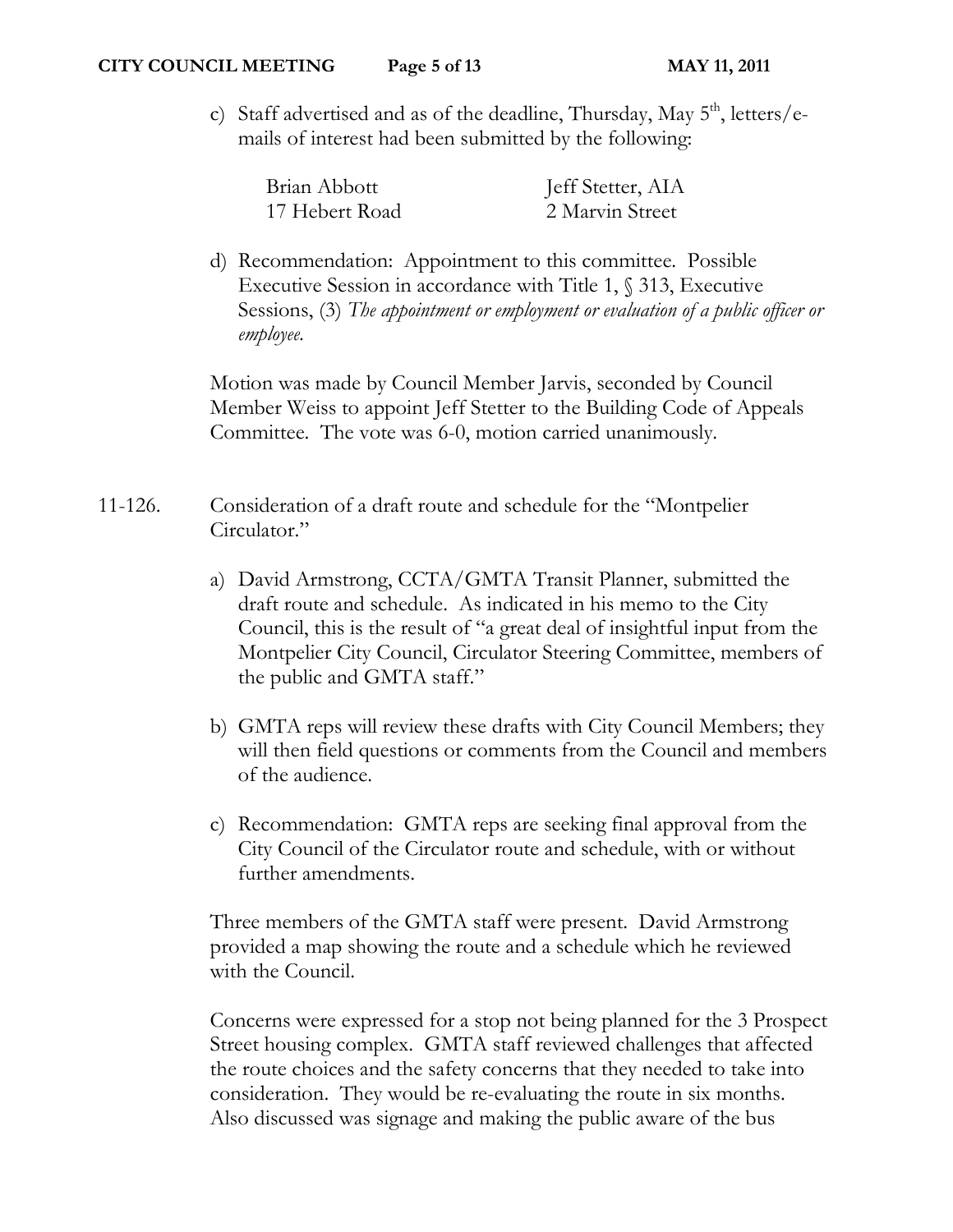service. This was a fare free bus and stops along the route could be requested if done in advance.

Motion was made by Council Member Sherman, seconded by Council Member Timpone that the Council approve the GMTA draft schedule and route for the Montpelier Circulator. The vote was 6-0, motion carried unanimously.

11-127. Consideration of the Farmers Market's future plans.

a) The Capital City Farmers Market is considering a move out of the immediate downtown to the Vermont College lawn; Council has asked for this issue to be discussed at this meeting.

- b) *"Montpelier Alive's"* Executive Director Phayvanh Luckhamhan has been working with the Farmer's Market reps and City staff and will be in attendance to discuss this issue with Council.
- c) Recommendation: Opportunity for the parties to present their proposals; discussion; and possible direction to staff.

City Manager reviewed the history of the Farmer's Market. The city has encouraged the Farmer's Market to stay in the downtown as it added to the vibrancy of the downtown. The available sites in the downtown area were discussed.

Mayor Hooper stated there were two areas that the city has direct control over they could make available to the Farmer's Market. They are Blanchard Court and State Street. A third location is the Carr Lot and there is a question about whether it is large enough to accommodate the Farmer's Market.

Members of the Farmer's Market Board appeared before the Council to let the Council know what the vision of the Market is and why the Market has been looking for a new secure location. The process has been going on for 10 years. They are looking for room for growth and expansion of new vendors. The Capital Center Farmer's Market is a 35-year old agricultural organization that represents over 100 businesses and farms in and around Montpelier. They are responsible for over \$600,000 in sales and are looking to become an even more vibrant member of the community. They are looking for security to help them provide events that will help educate the community on sustainable agriculture. The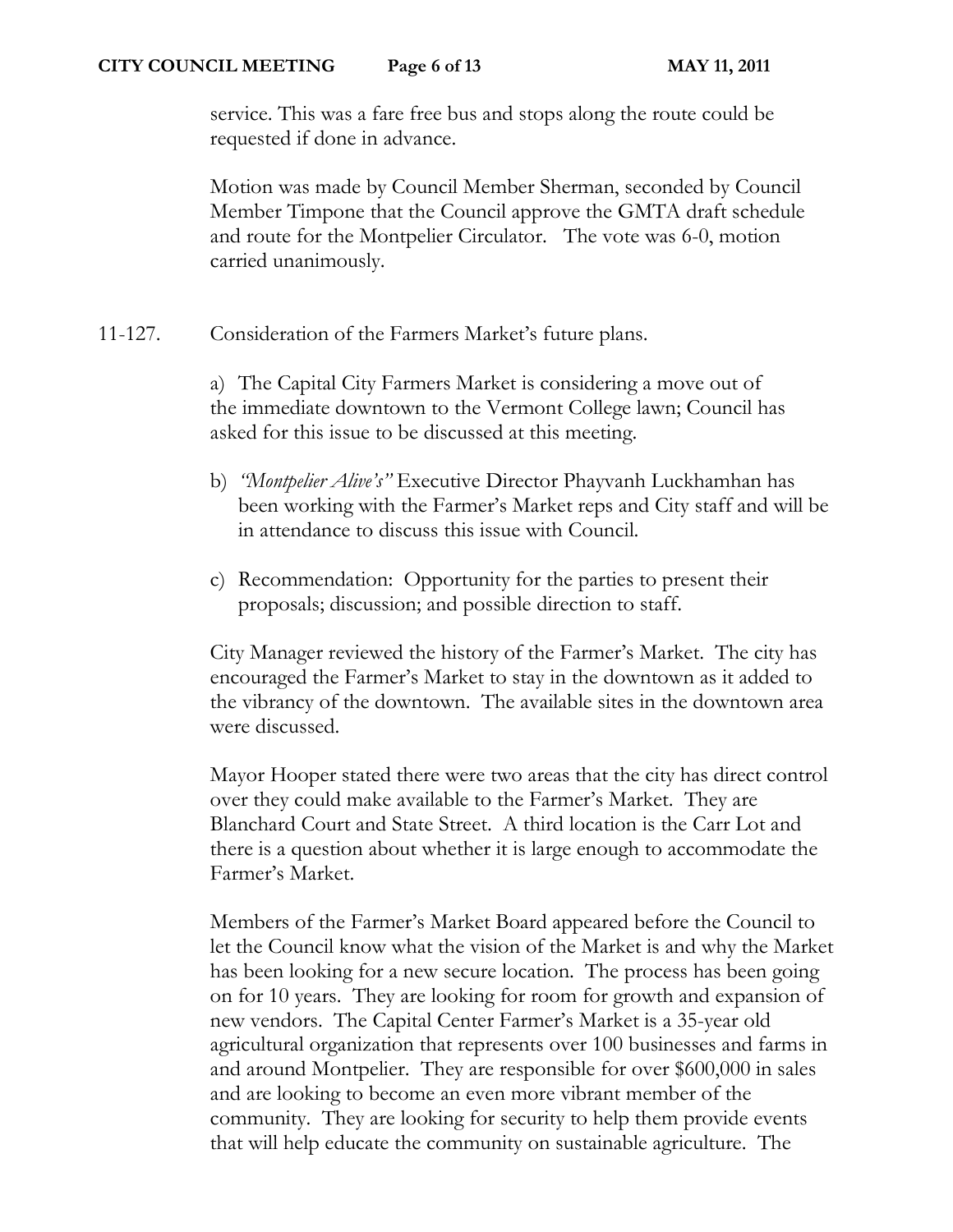current lot doesn't give them that opportunity. They want to create a destination or agricultural hub where people can learn about growing food and prepare locally grown food. They want a place that is easily accessible for vendors and shoppers.

The Farmer's Market is not leaving Montpelier and Vermont College is part of the community. They have picked the date of June  $1<sup>st</sup>$  to make a decision and move forward.

A merchant on State Street said she used to be part of the Farmer's Market. She has talked to a number of merchants on that one block and they would love to have the Farmer's Market downtown. Saturday is very busy for her and her neighbors and having them there would be a real asset. The vibrancy they bring to the downtown is fabulous.

Council Member Timpone wondered how the College would be more handicapped accessible. Bill Kaplan, Senior Vice President at the Vermont College of Fine Arts, said what is being contemplated is not just the College Green as it is today. The College and Market talked a lot about what it would take to make space for this. It would be designed to be ADA compliant. All activities that go on the Green today would continue to happen.

Mayor Hooper asked the Council if they would like to offer State Street as an area for consideration provided that the public safety needs could be met. The consensus of the council was in the affirmative.

Lyn Syz, a member of the Board of Montpelier Alive, said the Board has not taken an official stand on the Farmer's Market. She knows the sentiment of the Board is very much to have the Farmer's Market stay downtown. The vibrancy of our downtown on Saturday morning is phenomenal. As an organization that is promoting the downtown and the vibrancy of the downtown they are trying to work more with the College even though they are not in our designated downtown which by statute is what we are to work with and promote. They want very much for the Farmer's Market to stay downtown and work with them and the College.

Carolyn Grodinsky, Farmer's Market Manager, said there are about 60 vending spots they have now at the Market and it doesn't include the nonprofit wall or music or vendor demos.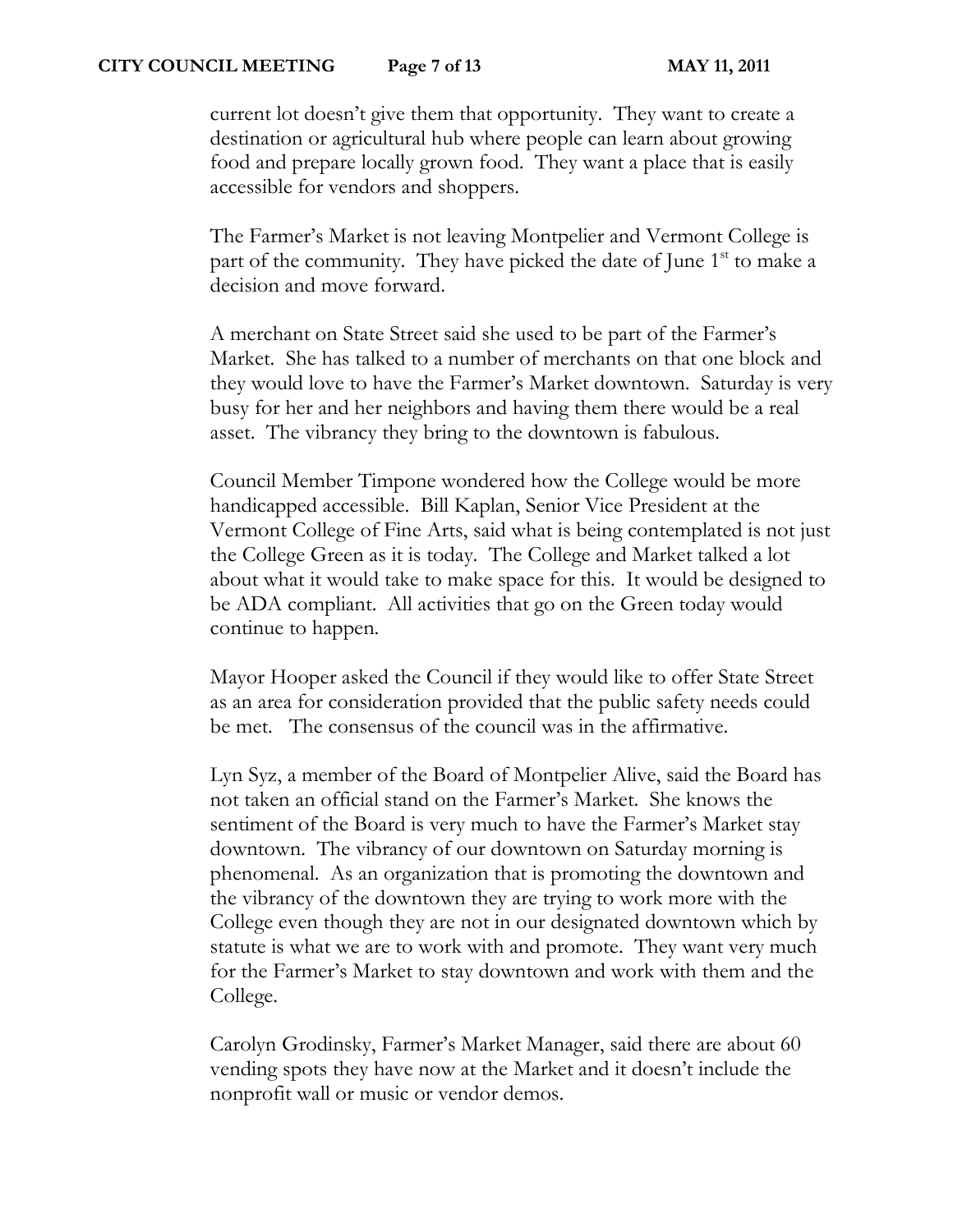#### **CITY COUNCIL MEETING Page 8 of 13 MAY 11, 2011**

Mayor Hooper said the question has been, what has the city been able to offer to the Farmer's Market? It sounds like there is some interest in exploring what the possibilities are.

Council Member Sherman moved that the Council designate the City Manager to explore possibilities for using State Street to accommodate the Farmer's Market on Saturday morning and check out the safety and other relevant issues and report back to the Council and Farmer's Market. Council Member Timpone seconded the motion.

Mayor Hooper said as part of the process they should be working with Montpelier Alive to reach out to the businesses. Vermont College of the Fine Arts has been a great host to the Winter Market.

James Dillon Rivas, a resident on St. Paul Street, asked if the Market had considered School Street. School Street on a Saturday morning is like a wide avenue with nobody parked there and you could seal it off at both ends with three parking lots. His concern with the Vermont College campus was the accessibility for handicap people.

Andrew Brewer from Onion River Sports said there has been plenty of communication and there still persists this animosity. They don't want the Farmers Market to leave downtown Montpelier. If the Farmers Market moves he hopes it is because of the practicality of being up on the hill. The word he hears around town is that people are very concerned and do not want it up on the hill. Is State Street really an option?

Alan LePage said the membership of the Farmers Market voted to move to Vermont College. They have a commitment to Vermont College that will become final June  $1^{st}$ . He is a farmer and 60 years old and he has been part of this process of moving for 10 years. He sees an enthusiasm now. He works because he loves this community. Montpelier matters to him but the farmers need a future here. That is why he pushed for moving to the Vermont College Green. It's an incredibly beautiful location and people come to the Farmers Market to be here. Other markets like Norwich and Brattleboro have moved entirely out of town and have thrived. They need a secure site.

Mayor Hooper told the Farmers Market participants they find them a very important and valuable partner in the downtown.

Mayor Hooper called for a vote on the motion. The vote was 6-0, motion carried unanimously.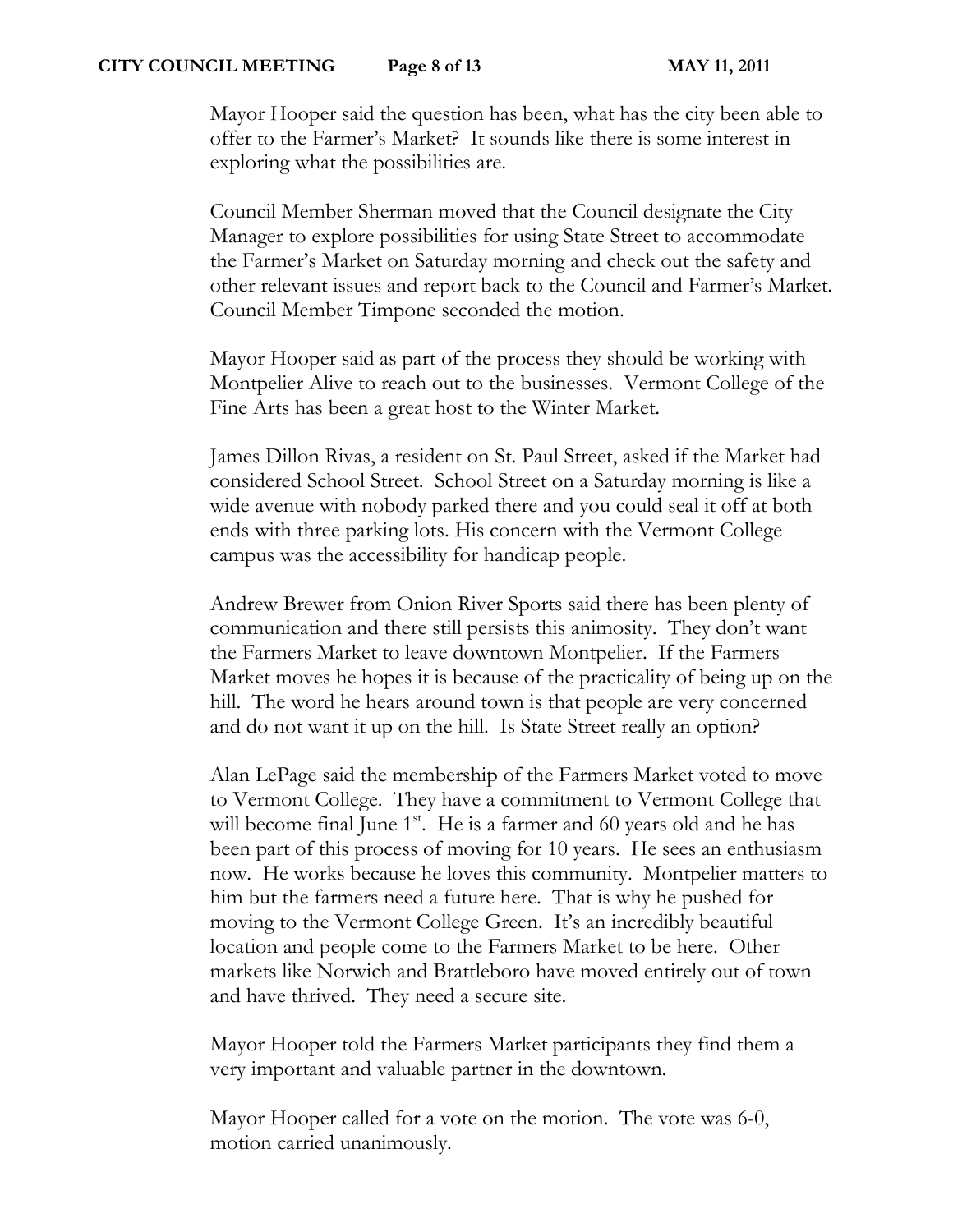11-128. Set the date, time and location for a Special City Meeting for the purpose of voting on the District Heating issue.

> a) Recommendation: Set the Special City Meeting to be held on Tuesday, June 14, 2011, from 7:00 A.M. to 7:00 P.M. in the City Council Chambers/Memorial Room.

Planning Director Gwen Hallsmith, Harold Garabedian and Tim Maker appeared before the council to provide a short update.

Harold Garabedian said they met with the School Board and they are supportive and voted to say they are on board with the city. They went to the Clean Energy Development Fund and were successful in receiving additional funding. The environmental assessment has been completed in draft form. DOE has posted it for public comment. The Vermont Legislature did put the state's contribution into the capital bill. They have been working with technical consultants.

Tim Maker has been working on the route and with building owners downtown. His work is focused on two things – engineering and contacts with potential customers for the system. They have identified the larger buildings along the pipe route as the ones that are of the highest interest. They have talked to 19 building owners.

Council Member Hooper asked why the decision was to go down Langdon Street instead of State Street.

Mr. Maker explained they have to cross the river and moving across the North Branch is a difficult one. They have looked at three places down by the railroad bridge which has caused a lot of problems because of other things that will be happening there and the Rialto Bridge is tough area. The Veolia Study ruled that out.

Council Member Hooper said they have talked about the capacity of the boilers. The other issue is the capacity of the water lines.

Mr. Maker described what the proposed routes are for the heating system.

Paul Carnahan said he is curious about the governance and management of the system. The state owns the production and the city owns the distribution. He is hoping it might be a little more complicated than that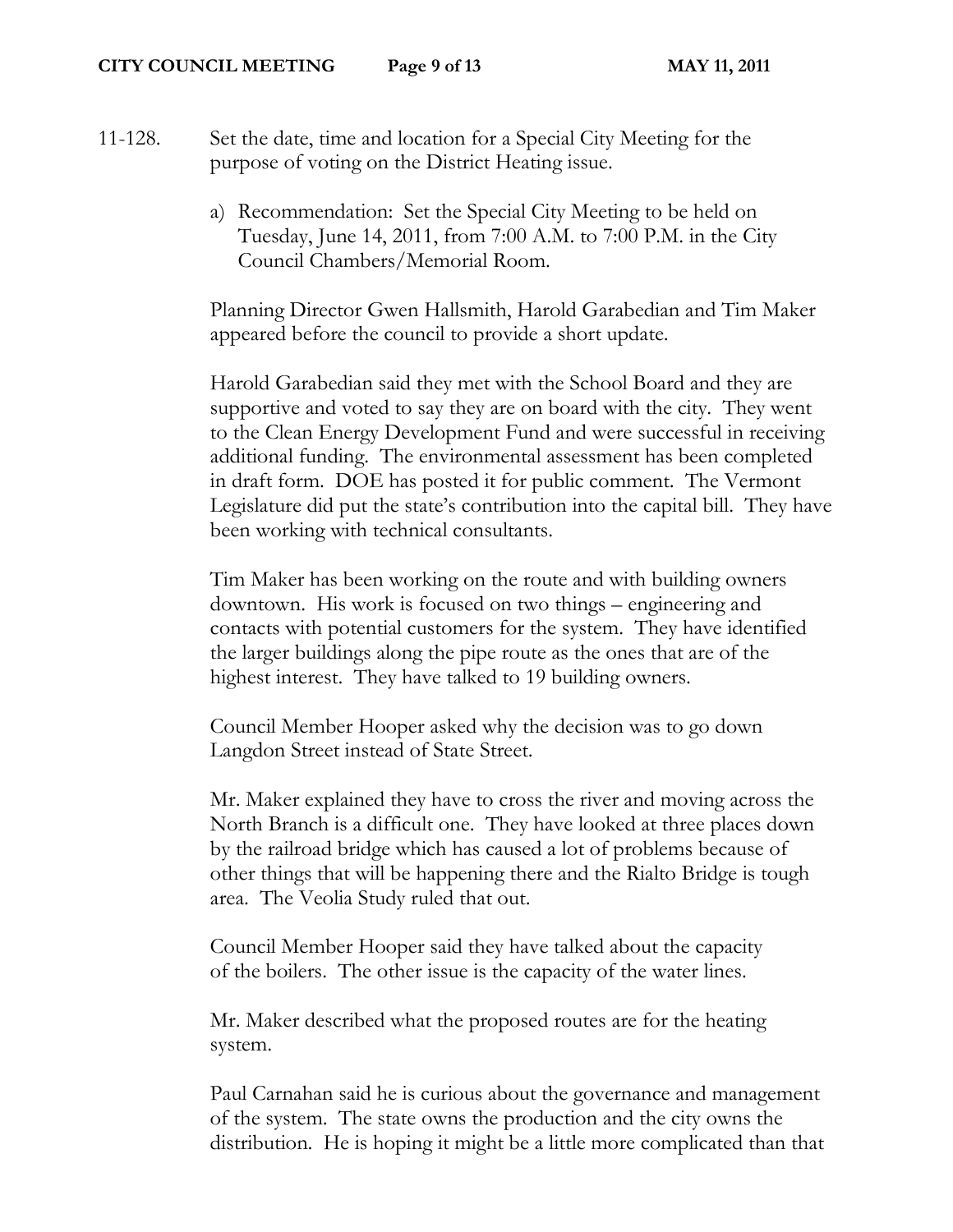### **CITY COUNCIL MEETING Page 10 of 13 MAY 11, 2011**

because it looks like we might be in a precarious negotiating position. He would like to have explained how the pricing is going to work, who is setting the rate and who can negotiate. It sounds complicated tapping private property owners on to the system.

City Manager Fraser said the basic concept is by purchasing the capacity with the grant up front we won't be buying that capacity. We will be paying the cost of wood and negotiating operating and maintenance of the state's cost of running the plant. That will be a set fee for a long period of time. The state doesn't need any more capacity because they have covered what their needs are going to be.

Council Member Jarvis said she is very excited and optimistic about this and also very skeptical. Her yes vote is assuming all is going to go well. She wants their constituents to know they are being careful about this.

Motion was made by Council Member Jarvis, seconded by Council Member Sherman to set the date and time for the Special City Meeting for Tuesday, June 14, 2011, from 7:00 A.M. to 7:00 P.M.

Council Member Golonka said he is still going to vote no because he is uncomfortable with it.

Mayor Hooper called for a vote on the motion. The vote was 4-2, with Council Members Weiss and Golonka voting against the motion.

11-129. Set the Warning for the District Heat vote on June 14<sup>th</sup>.

a) Staff prepared the following wording:

## **SPECIAL CITY MEETING WARNING:**

The legal voters of the City of Montpelier, in the City Meeting in Montpelier, in the County of Washington and the State of Vermont, are hereby warned to meet in the City Council Chambers/Memorial Room in City Hall, in said Montpelier, on Tuesday, June 14, 2011, at seven o'clock in the forenoon, and there and then to cast their ballot for matters that by law must be determined by ballot, and other matters as directed by the Council. The polls will be opened at 7:00 A.M. and shall be closed and the voting machine sealed at 7:00 P.M.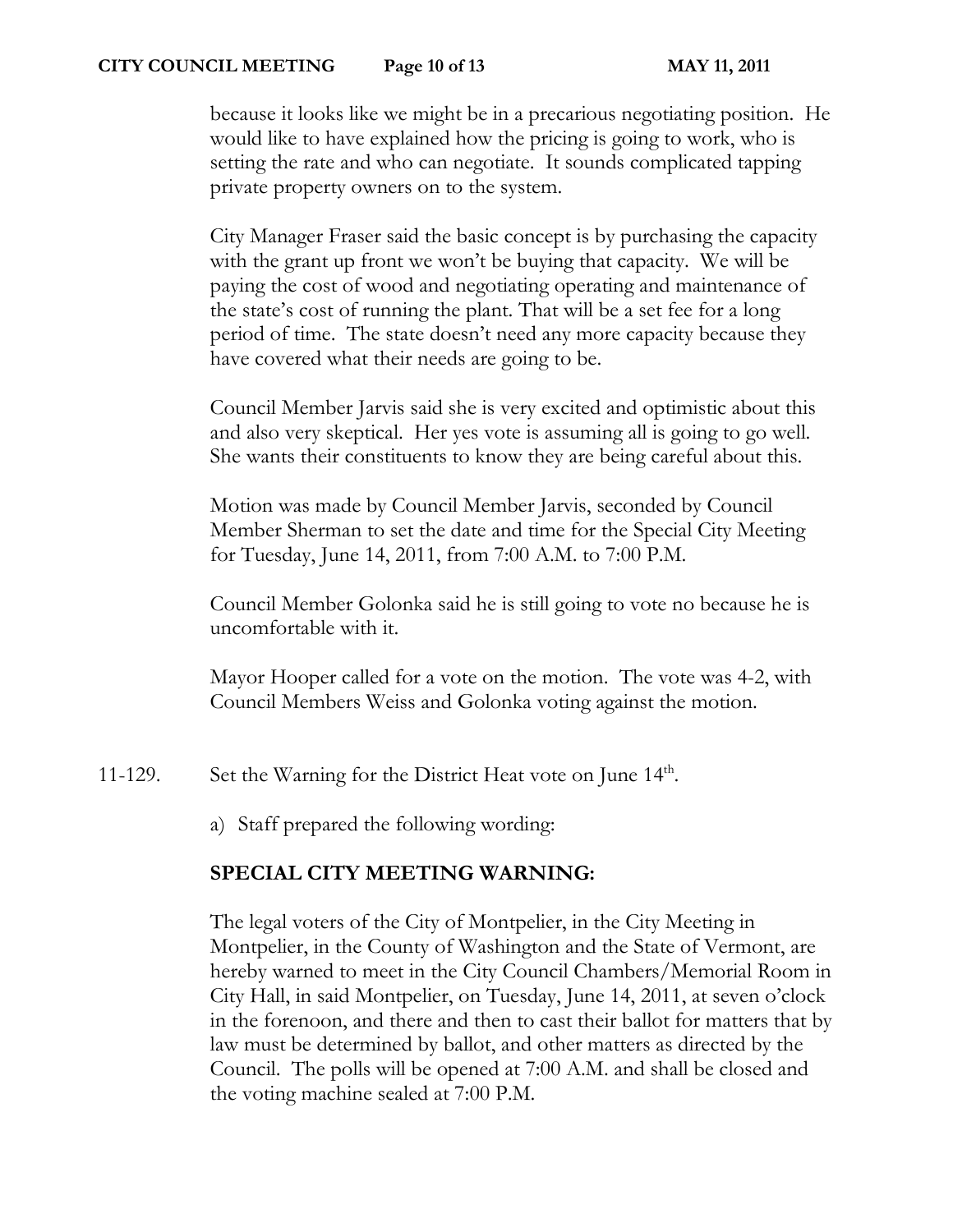**Article 1.** Shall the voters authorize the City Council to borrow a sum not to exceed \$2,750,000 for a District Heating system? If approved bonds for up to \$2,000,000 will be issued for a term of 20 years. With a 20 year bond, approximately \$53,373 would be required for the first year interest payment and approximately \$169,191 for the second year principal and interest payment with future payments declining each year as the principal is repaid. Additionally, \$750,000 will be borrowed from the Clean Energy Development Fund at 1% interest with payments deferred until the District Heat system becomes cash positive. These local funds will be combined with \$7 million in capital funds from the State of Vermont to serve to match \$8 million in grant funds from the federal Department of Energy. (Requested by the City Council.)

b) Recommendation: Set the Warning.

Council Members discussed the wording of the article. It was felt that changes needed to be made to make it understandable. City Manager Fraser would review the wording changes with the City Attorney prior to a council vote.

Motion was made by Council Member Jarvis, seconded by Council Member Weiss to table this agenda item until Friday, May 13, 2011 at 12:30 P.M. when the council would meet at a Special City Council Meeting. The vote was 6-0, motion carried unanimously.

# 11-130. Reports by City Council.

Council Member Sherman reported she attended the Regional Planning Commission meeting and they spent a long time talking about co-location and consolidation of the Regional Planning Commission and the Central Vermont Economic Development Commission, and they are going to continue the discussion and study. Next week is "Way To Go Week" for those interested in creative transportation. On June  $1<sup>st</sup>$  there is a meeting at National Life to focus on the state's comprehensive energy plan update. It is co-hosted by the Central Vermont Regional Planning Commission, Vermont Natural Resources Council and the Department of Public Service.

Council Member Weiss reported that tomorrow he and Council Member Golonka will be meeting with the four communities regarding public safety. They would be meeting with the Montpelier and Barre City Police Chiefs to discuss the feasibility of regionalizing the dispatch.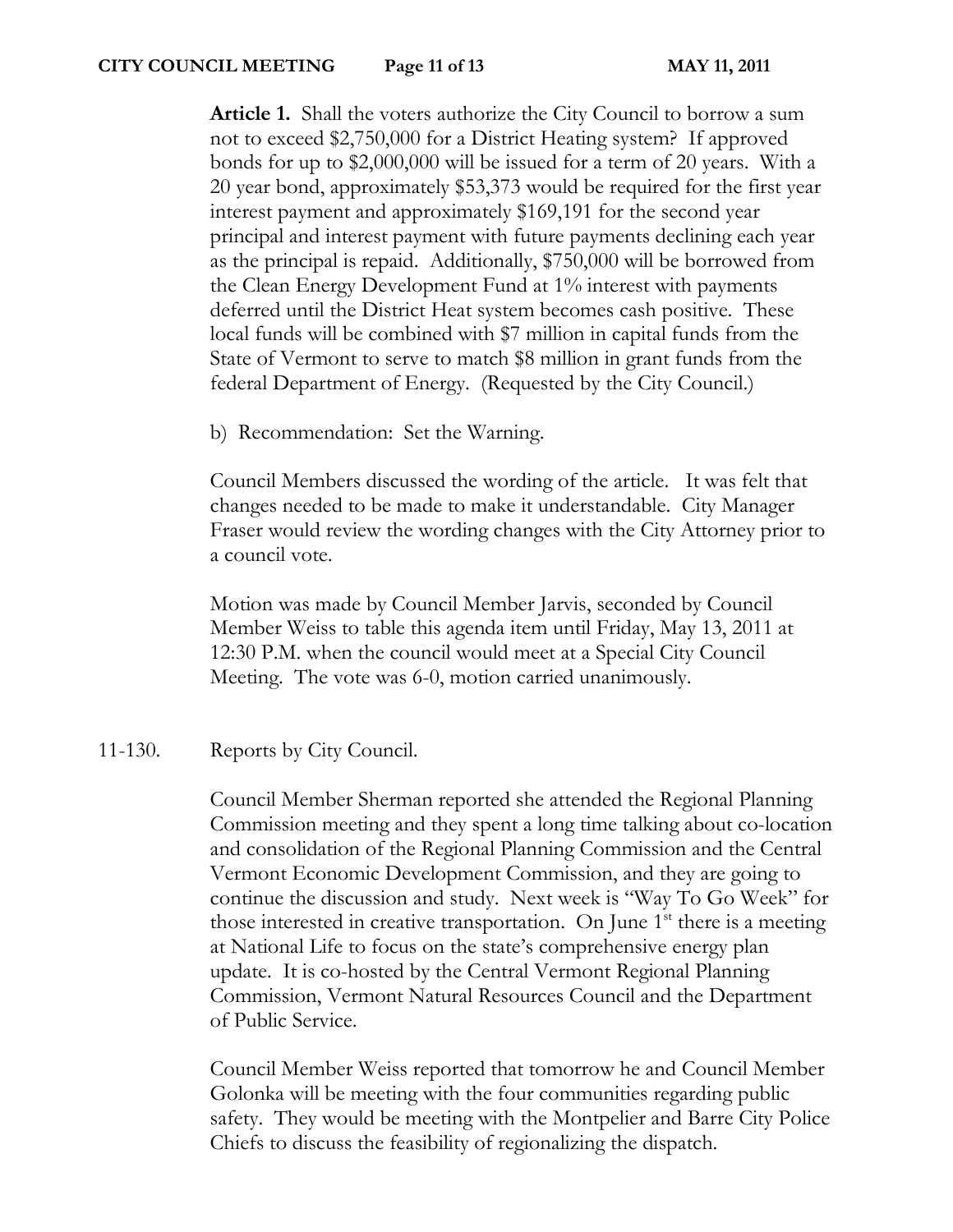Council Member Jarvis said it was an incredible day in Montpelier on Saturday with all of the events that were civic minded and it combined for great synergy and vibrancy.

Council Member Timpone reported she went to her first ADA meeting

11-131. Mayor's Report

Mayor Hooper had been invited to participate in a project in Barre dealing with correction's related issues. It was wonderful to see the amazing work that our staff did with the state to help the Legislature understand the value of investing \$7 million in a system for the state and our community. That was not an easy decision for the state.

11-132. Report by the City Clerk-Treasurer

Charlotte Hoyt, City Clerk-Treasurer, reminded everyone that property taxes are due on Monday, May  $16<sup>th</sup>$  and there is a Special City Meeting on May 17<sup>th</sup> to consider tax exemption for the Central Vermont Memorial Civic Center.

11-133. Status Reports by the City Manager

City Manager Fraser reminded folks of the Special City Meeting on Tuesday as well.

Agenda Reports by the City Manager

11-134. (a) Discussion of Pending Civil Rights Complaint. Manager will present Council with an update on resolution discussions. Request for an Executive Session according to Title1, VSA 313 (a) (1) *"to consider civil actions where premature general public knowledge would clearly place the municipality at a substantial disadvantage."* No voting action is requested or anticipated.

> Motion was made by Council Member Jarvis, seconded by Council Member Sherman to go into executive session in accordance with Title I, VSA313 (a)(1) to consider civil action where premature general public knowledge would clearly place the municipality at a substantial disadvantage. The vote was 6-0, motion carried unanimously.

Present: Mayor Hooper; Council Members Weiss, Sherman, Hooper, Jarvis, Golonka and Timpone; also City Manager Fraser.